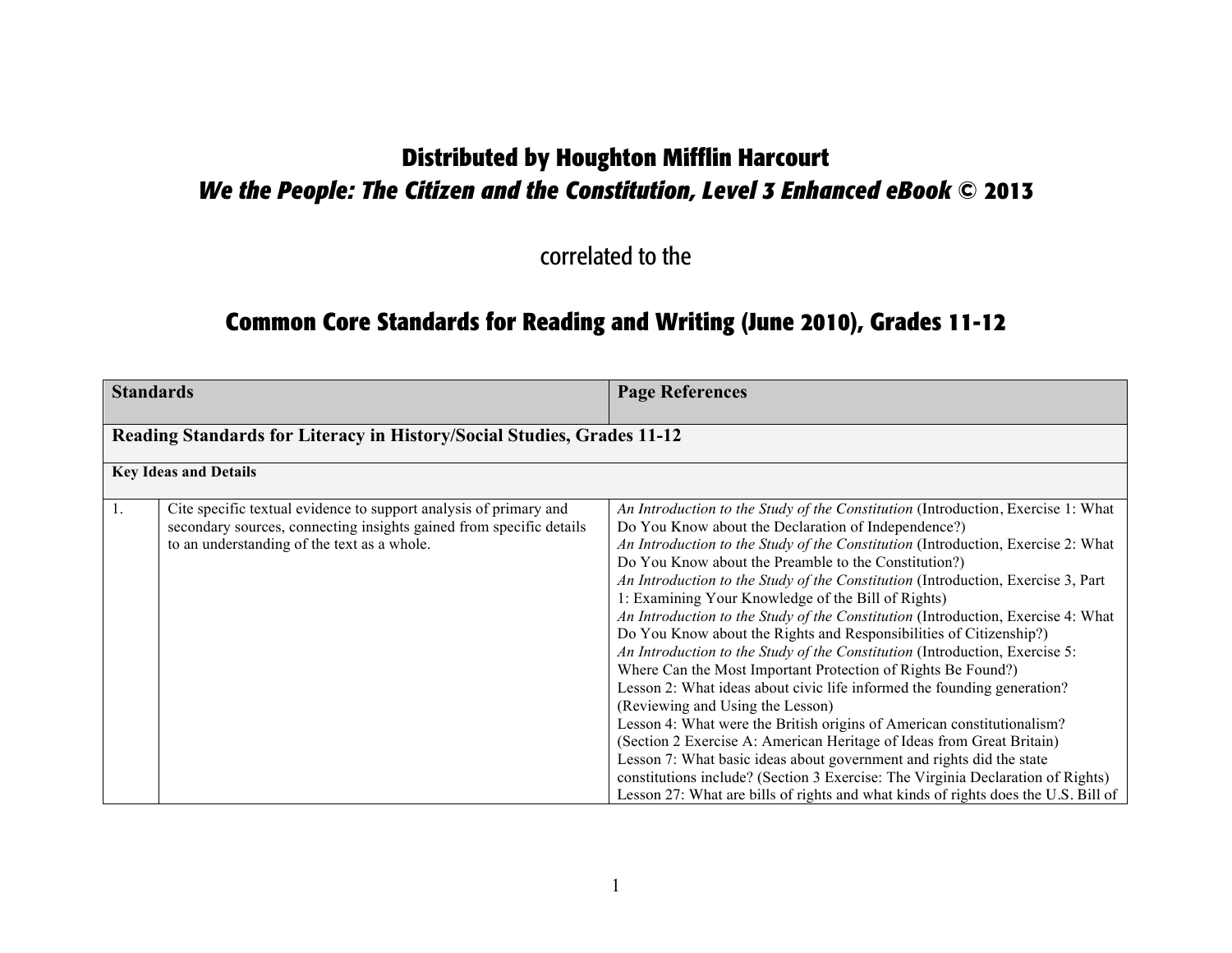| <b>Standards</b> |                                                                                                                                                                                      | <b>Page References</b>                                                                                                                                                                                                                                                                                                                                                                                                                                                                                                                                                                                                                                                                                                                                                                                                                                                                                                                                                                                                                                                                                                                                                                                                                                                      |
|------------------|--------------------------------------------------------------------------------------------------------------------------------------------------------------------------------------|-----------------------------------------------------------------------------------------------------------------------------------------------------------------------------------------------------------------------------------------------------------------------------------------------------------------------------------------------------------------------------------------------------------------------------------------------------------------------------------------------------------------------------------------------------------------------------------------------------------------------------------------------------------------------------------------------------------------------------------------------------------------------------------------------------------------------------------------------------------------------------------------------------------------------------------------------------------------------------------------------------------------------------------------------------------------------------------------------------------------------------------------------------------------------------------------------------------------------------------------------------------------------------|
|                  |                                                                                                                                                                                      | Rights protect? (Section 4 Exercise: The Bill of Rights)                                                                                                                                                                                                                                                                                                                                                                                                                                                                                                                                                                                                                                                                                                                                                                                                                                                                                                                                                                                                                                                                                                                                                                                                                    |
| 2.               | Determine the central ideas or information of a primary or secondary<br>source; provide an accurate summary that makes clear the<br>relationships among the key details and ideas.   | An Introduction to the Study of the Constitution (Introduction, Exercise 1: What<br>Do You Know about the Declaration of Independence?)<br>An Introduction to the Study of the Constitution (Introduction, Exercise 2: What<br>Do You Know about the Preamble to the Constitution?)<br>An Introduction to the Study of the Constitution (Introduction, Exercise 4: What<br>Do You Know about the Rights and Responsibilities of Citizenship?)<br>An Introduction to the Study of the Constitution (Introduction, Exercise 5:<br>Where Can the Most Important Protection of Rights Be Found?)<br>Lesson 2: What ideas about civic life informed the founding generation?<br>(Reviewing and Using the Lesson)<br>Lesson 4: What were the British origins of American constitutionalism?<br>(Section 2 Exercise A: American Heritage of Ideas from Great Britain)<br>Lesson 6: Why did American colonists want to free themselves from Great<br>Britain? (Section 2 Exercise: Declaring Independence)<br>Lesson 10: Why was representation a major issue at the Philadelphia<br>Convention? (Reviewing and Using the Lesson)<br>Lesson 27: What are bills of rights and what kinds of rights does the U.S. Bill of<br>Rights protect? (Section 4 Exercise: The Bill of Rights) |
| 3.               | Evaluate various explanations for actions or events and determine<br>which explanation best accords with textual evidence,<br>acknowledging where the text leaves matters uncertain. | An Introduction to the Study of the Constitution (Introduction, Exercise 2: What<br>Do You Know about the Preamble to the Constitution?)<br>An Introduction to the Study of the Constitution (Introduction, Exercise 4: What<br>Do You Know about the Rights and Responsibilities of Citizenship?)<br>An Introduction to the Study of the Constitution (Introduction, Exercise 5:<br>Where Can the Most Important Protection of Rights Be Found?)<br>Lesson 1: What did the Founders think about constitutional government?<br>(Section 4 Exercise B: Constitutions and Constitutional Government)<br>Lesson 7: What basic ideas about government and rights did the state<br>constitutions include? (Section 3 Exercise: The Virginia Declaration of Rights)                                                                                                                                                                                                                                                                                                                                                                                                                                                                                                               |
|                  | <b>Craft and Structure</b>                                                                                                                                                           |                                                                                                                                                                                                                                                                                                                                                                                                                                                                                                                                                                                                                                                                                                                                                                                                                                                                                                                                                                                                                                                                                                                                                                                                                                                                             |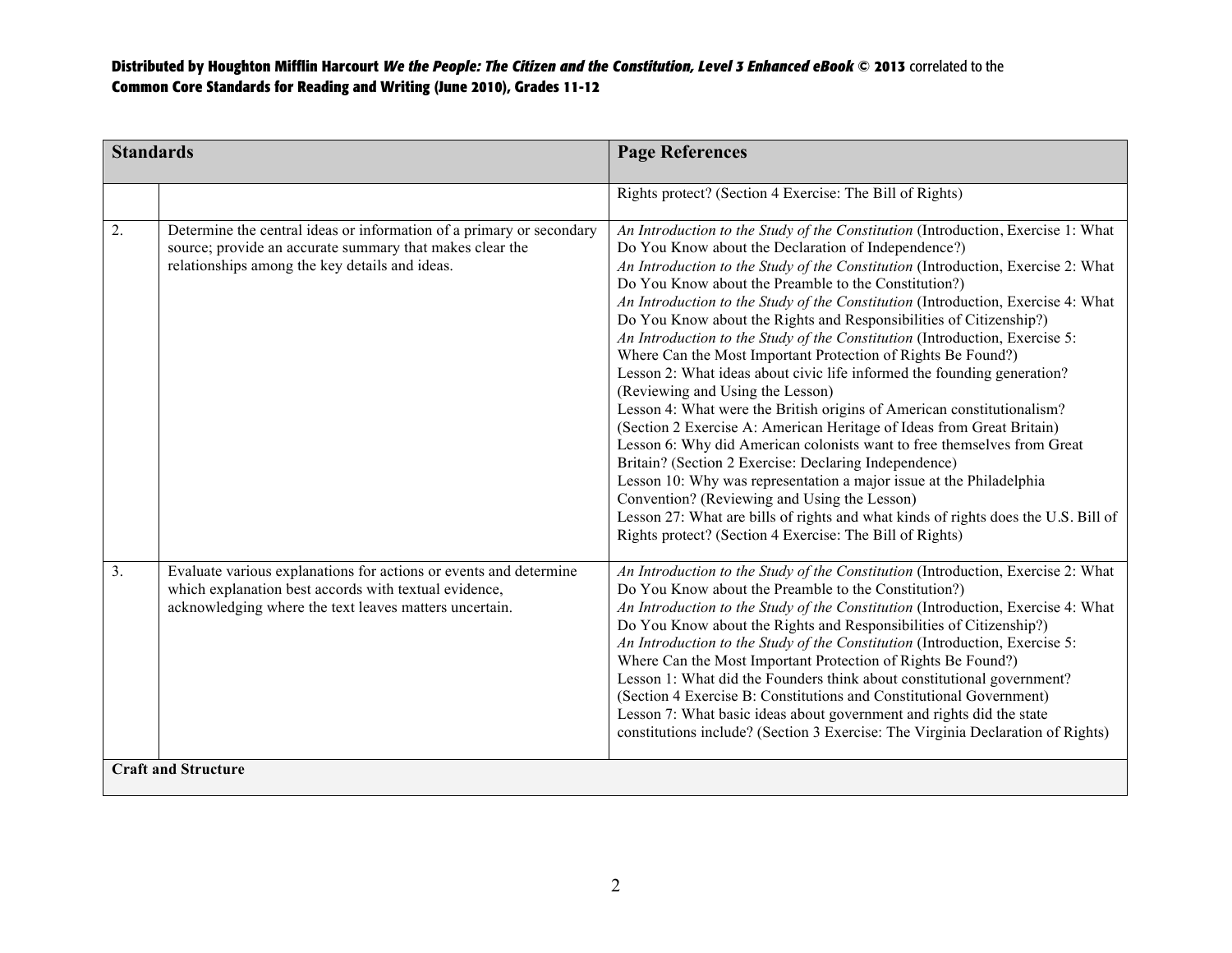| <b>Standards</b>                          |                                                                                                                                                                                                                                                  | <b>Page References</b>                                                                                                                                                                                                                                                                                                                                                                                                                                                                                                                                                                                                                                                                                                                                                                                                                                                                                                                                                                                |
|-------------------------------------------|--------------------------------------------------------------------------------------------------------------------------------------------------------------------------------------------------------------------------------------------------|-------------------------------------------------------------------------------------------------------------------------------------------------------------------------------------------------------------------------------------------------------------------------------------------------------------------------------------------------------------------------------------------------------------------------------------------------------------------------------------------------------------------------------------------------------------------------------------------------------------------------------------------------------------------------------------------------------------------------------------------------------------------------------------------------------------------------------------------------------------------------------------------------------------------------------------------------------------------------------------------------------|
| 4.                                        | Determine the meaning of words and phrases as they are used in a<br>text, including analyzing how an author uses and refines the meaning<br>of a key term over the course of a text (e.g., how Madison defines<br>faction in Federalist No. 10). | Lesson 4: What were the British origins of American constitutionalism?<br>(Reviewing and Using the Lesson)<br>Lesson 6: Why did American colonists want to free themselves from Great<br>Britain? (Reviewing and Using the Lesson)<br>Lesson 7: What basic ideas about government and rights did the state<br>constitutions include? (Reviewing and Using the Lesson)<br>Lesson 21: What is the role of Congress in American constitutional democracy?<br>(Section 2 Exercise: The Constitutional Powers of Congress)<br>Lesson 23: What is the role of the President in the American constitutional<br>system? (Reviewing and Using the Lesson)<br>Lesson 24: How are national laws administered in the American constitutional<br>system? (Reviewing and Using the Lesson)<br>Lesson 31: How do the Sixth and Eighth Amendments protect rights within the<br>judicial system? (Reviewing and Using the Lesson)<br>Lesson 33: What does it mean to be a citizen? (Reviewing and Using the<br>Lesson) |
| $\overline{5}$ .                          | Analyze in detail how a complex primary source is structured,<br>including how key sentences, paragraphs, and larger portions of the<br>text contribute to the whole.                                                                            | Lesson 7: What basic ideas about government and rights did the state<br>constitutions include? (Section 3 Exercise: The Virginia Declaration of Rights)                                                                                                                                                                                                                                                                                                                                                                                                                                                                                                                                                                                                                                                                                                                                                                                                                                               |
| 6.                                        | Evaluate authors' differing points of view on the same historical<br>event or issue by assessing the authors' claims, reasoning, and<br>evidence.                                                                                                | Lesson 1: What did the Founders think about constitutional government?<br>(Section 4 Exercise B: Constitutions and Constitutional Government)<br>Lesson 13: What was the anti-federalist position in the debate about<br>ratification? (Section 3 Review Exercise: Anti-Federalist Opposition)<br>Lesson 39: What does returning to fundamental principles mean? (Critical<br>Thinking Exercise 1, Parts A and B: Liberty versus Order)<br>Lesson 39: What does returning to fundamental principles mean? (Critical<br>Thinking Exercise 2, Parts A and B: Unity versus Diversity)<br>Lesson 39: What does returning to fundamental principles mean? (Critical<br>Thinking Exercise 3, Parts A and B: Majority Rule versus Minority Rights)<br>Lesson 39: What does returning to fundamental principles mean? (Critical<br>Thinking Exercise 4, Parts A and B: Public versus Private Responsibilities)                                                                                                |
| <b>Integration of Knowledge and Ideas</b> |                                                                                                                                                                                                                                                  |                                                                                                                                                                                                                                                                                                                                                                                                                                                                                                                                                                                                                                                                                                                                                                                                                                                                                                                                                                                                       |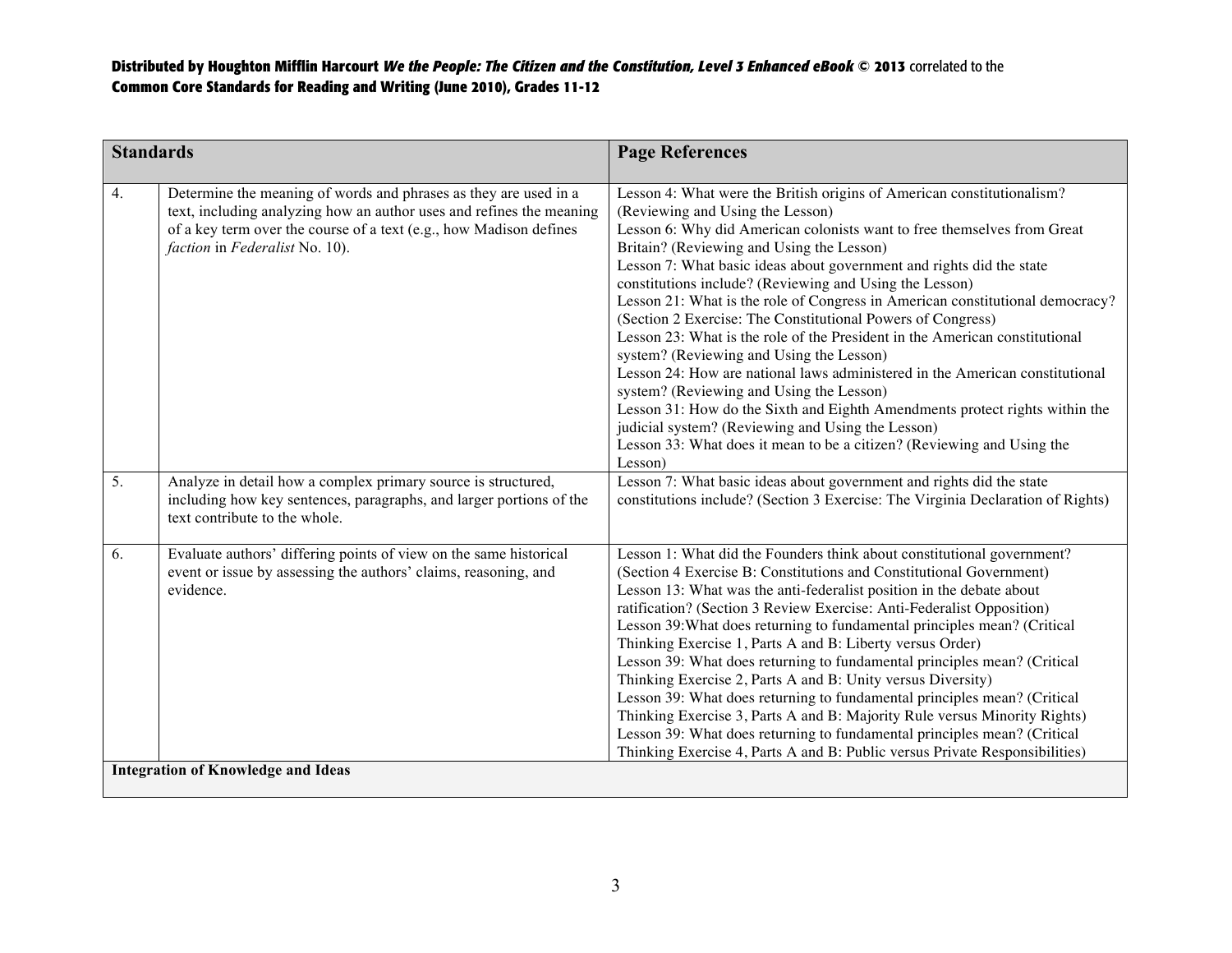| <b>Standards</b>                                                       |                                                                                                                                                                                                               | <b>Page References</b>                                                                                                                                                                                                                                                                                                                                                                                                                                                                                                                                                                                              |
|------------------------------------------------------------------------|---------------------------------------------------------------------------------------------------------------------------------------------------------------------------------------------------------------|---------------------------------------------------------------------------------------------------------------------------------------------------------------------------------------------------------------------------------------------------------------------------------------------------------------------------------------------------------------------------------------------------------------------------------------------------------------------------------------------------------------------------------------------------------------------------------------------------------------------|
| 7.                                                                     | Integrate and evaluate multiple sources of information presented in<br>diverse formats and media (e.g., visually, quantitatively, as well as in<br>words) in order to address a question, or solve a problem. | Lesson 26: How does American federalism work? (Section 1 Exercise:<br>Federalism)                                                                                                                                                                                                                                                                                                                                                                                                                                                                                                                                   |
| 8.                                                                     | Evaluate an author's premises, claims, and evidence by<br>corroborating or challenging them with other sources of information.                                                                                | An Introduction to the Study of the Constitution (Introduction, Exercise 5:<br>Where Can the Most Important Protections of Rights Be Found?)<br>Lesson 1: What did the Founders think about constitutional government?<br>(Section 4 Exercise B: Constitutions and Constitutional Government)<br>Lesson 24: How are national laws administered in the American constitutional<br>system? (Exercise 4: Checks and Balances on Administrative Agencies)                                                                                                                                                               |
| 9.                                                                     | Integrate information from diverse sources, both primary and<br>secondary, into a coherent understanding of an idea or event, noting<br>discrepancies among sources.                                          | Lesson 4: What were the British origins of American constitutionalism?<br>(Section 2 Exercise A: American Heritage of Ideas from Great Britain)<br>Lesson 7: What basic ideas about government and rights did the state<br>constitutions include? (Section 3 Exercise: The Virginia Declaration of Rights)<br>Lesson 13: What was the anti-federalist position in the debate about<br>ratification? (Section 3 Review Exercise: Anti-Federalist Opposition)<br>Lesson 24: How are national laws administered in the American constitutional<br>system? (Exercise 4: Checks and Balances on Administrative Agencies) |
|                                                                        | Range of Reading and Level of Text Complexity                                                                                                                                                                 |                                                                                                                                                                                                                                                                                                                                                                                                                                                                                                                                                                                                                     |
| 10.                                                                    | By the end of grade 12, read and comprehend history/social studies<br>texts in the grades $11-12$ text complexity band independently and<br>proficiently.                                                     | Lesson 4: What were the British origins of American constitutionalism?<br>(Reviewing and Using the Lesson)<br>Lesson 15: How have amendments and judicial review changed the<br>Constitution? (Reviewing and Using the Lesson)                                                                                                                                                                                                                                                                                                                                                                                      |
| Writing Standards for Literacy in History/Social Studies, Grades 11-12 |                                                                                                                                                                                                               |                                                                                                                                                                                                                                                                                                                                                                                                                                                                                                                                                                                                                     |
| <b>Text Types and Purposes</b>                                         |                                                                                                                                                                                                               |                                                                                                                                                                                                                                                                                                                                                                                                                                                                                                                                                                                                                     |
| 1. Write arguments focused on <i>discipline-specific</i> content.      |                                                                                                                                                                                                               |                                                                                                                                                                                                                                                                                                                                                                                                                                                                                                                                                                                                                     |
| a.                                                                     | Introduce precise, knowledgeable claim(s), establish the significance                                                                                                                                         | Lesson 11: What questions did the framers consider in designing the three                                                                                                                                                                                                                                                                                                                                                                                                                                                                                                                                           |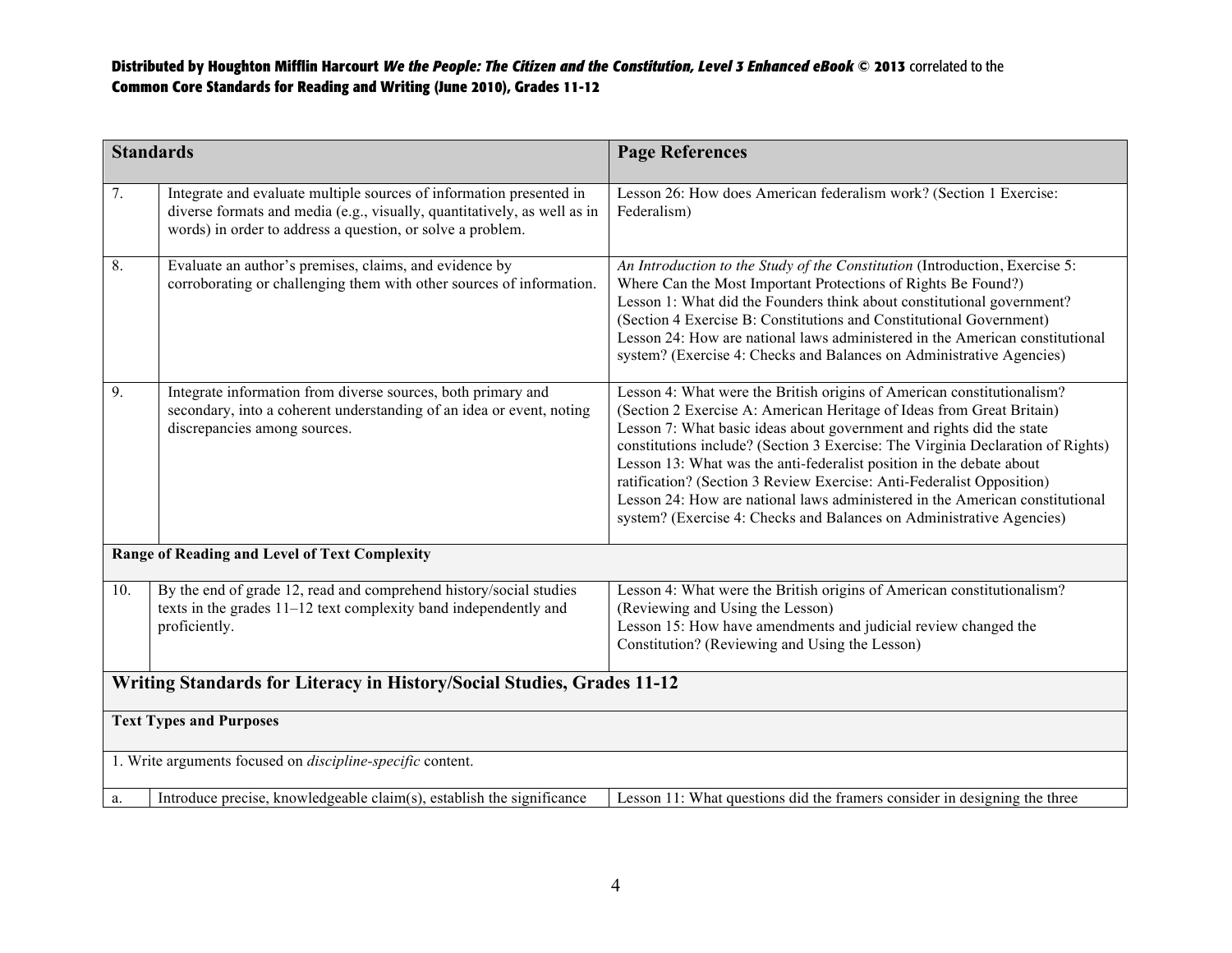| <b>Standards</b> |                                                                                                                                                                                                                                                                                                                                           | <b>Page References</b>                                                                                                                                                                                                                                                                                                                                                                                                                                                                                                                                                                                                                                                                                                                                                                                                                                                                                                                                                               |
|------------------|-------------------------------------------------------------------------------------------------------------------------------------------------------------------------------------------------------------------------------------------------------------------------------------------------------------------------------------------|--------------------------------------------------------------------------------------------------------------------------------------------------------------------------------------------------------------------------------------------------------------------------------------------------------------------------------------------------------------------------------------------------------------------------------------------------------------------------------------------------------------------------------------------------------------------------------------------------------------------------------------------------------------------------------------------------------------------------------------------------------------------------------------------------------------------------------------------------------------------------------------------------------------------------------------------------------------------------------------|
|                  | of the claim(s), distinguish the claim(s) from alternate or opposing<br>claims, and create an organization that logically sequences the<br>claim(s), counterclaims, reasons, and evidence.                                                                                                                                                | branches of the national government? (Section 4 Exercise B: Selecting a<br>President)<br>Lesson 12: How did the delegates distribute powers between national and state<br>government? (Section 2 Exercise: Slavery)<br>Lesson 19: How has the equal protection clause of the fourteenth amendment<br>changed the constitution? (Section 4 Exercise: Controversies around Equal<br>Protection)<br>Lesson 21: What is the role of Congress in American constitutional democracy?<br>(Section Exercise C: Comparing National Legislatures in the United States and<br>Great Britain)<br>Lesson 29: How does the First Amendment protect free expression? (Section 6<br>Exercise: Positions on issues regarding freedom of expression)<br>Lesson 30: How does the First Amendment protect freedom to assemble,<br>petition, and associate? (Section 2 Exercise B: Protections of the Right to<br>Associate)                                                                              |
| $\mathbf b$ .    | Develop claim(s) and counterclaims fairly and thoroughly, supplying<br>the most relevant data and evidence for each while pointing out the<br>strengths and limitations of both claim(s) and counterclaims in a<br>discipline-appropriate form that anticipates the audience's knowledge<br>level, concerns, values, and possible biases. | Lesson 11: What questions did the framers consider in designing the three<br>branches of the national government? (Section 4 Exercise B: Selecting a<br>President)<br>Lesson 12: How did the delegates distribute powers between national and state<br>government? (Section 2 Exercise: Slavery)<br>Lesson 19: How has the equal protection clause of the fourteenth amendment<br>changed the constitution? (Section 4 Exercise: Controversies around Equal<br>Protection)<br>Lesson 21: What is the role of Congress in American constitutional democracy?<br>(Section Exercise C: Comparing National Legislatures in the United States and<br>Great Britain)<br>Lesson 29: How does the First Amendment protect free expression? (Section 6<br>Exercise: Positions on issues regarding freedom of expression)<br>Lesson 30: How does the First Amendment protect freedom to assemble,<br>petition, and associate? (Section 2 Exercise B: Protections of the Right to<br>Associate) |
| c.               | Use words, phrases, and clauses as well as varied syntax to link the                                                                                                                                                                                                                                                                      | Lesson 11: What questions did the framers consider in designing the three                                                                                                                                                                                                                                                                                                                                                                                                                                                                                                                                                                                                                                                                                                                                                                                                                                                                                                            |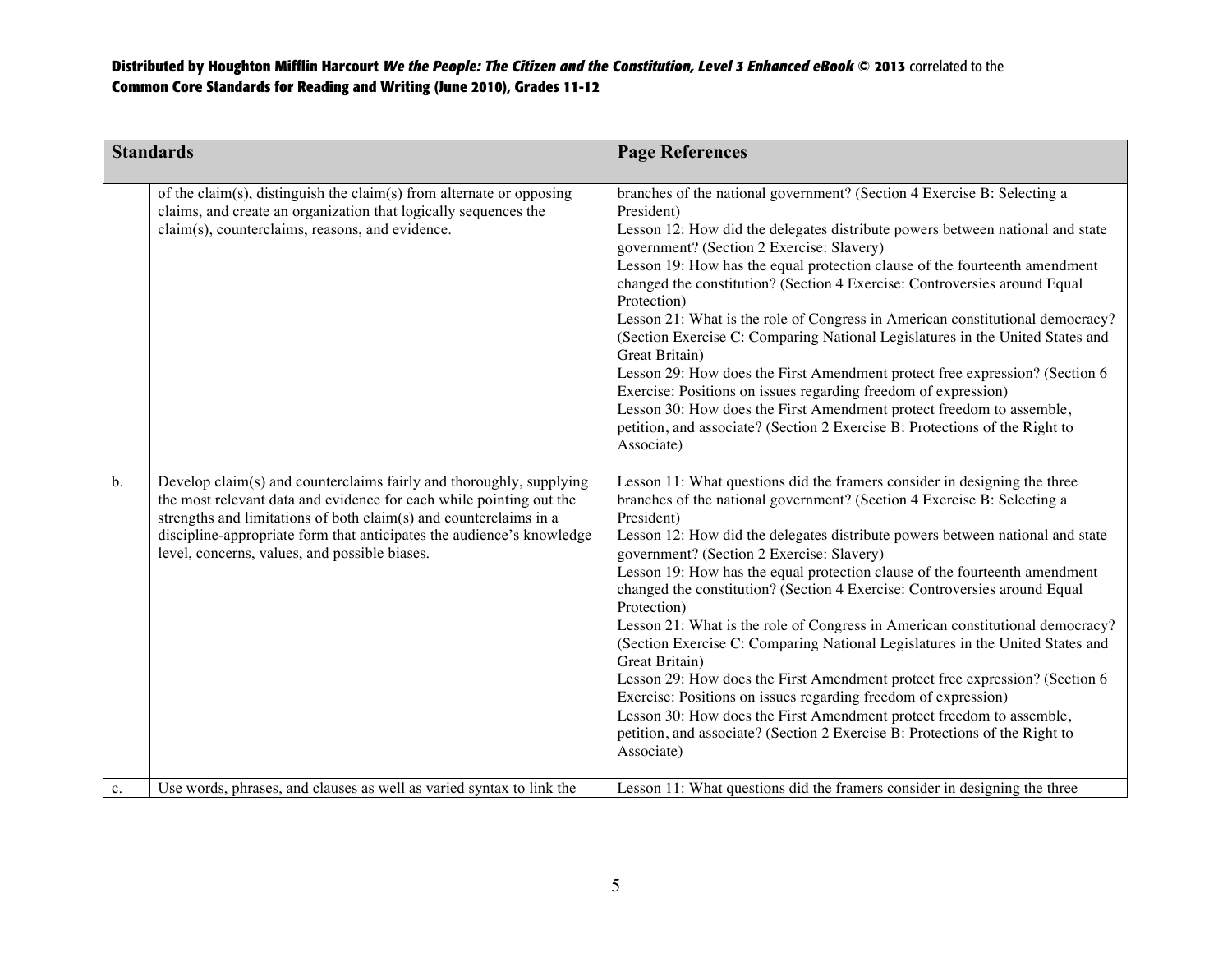| <b>Standards</b> |                                                                                                                                                                                      | <b>Page References</b>                                                                                                                                                                                                                                                                                                                                                                                                                                                                                                                                                                                                                                                                                                                                                                                                                                                                                                                                                               |
|------------------|--------------------------------------------------------------------------------------------------------------------------------------------------------------------------------------|--------------------------------------------------------------------------------------------------------------------------------------------------------------------------------------------------------------------------------------------------------------------------------------------------------------------------------------------------------------------------------------------------------------------------------------------------------------------------------------------------------------------------------------------------------------------------------------------------------------------------------------------------------------------------------------------------------------------------------------------------------------------------------------------------------------------------------------------------------------------------------------------------------------------------------------------------------------------------------------|
|                  | major sections of the text, create cohesion, and clarify the relationships<br>between claim(s) and reasons, between reasons and evidence, and<br>between claim(s) and counterclaims. | branches of the national government? (Section 4 Exercise B: Selecting a<br>President)<br>Lesson 12: How did the delegates distribute powers between national and state<br>government? (Section 2 Exercise: Slavery)<br>Lesson 19: How has the equal protection clause of the fourteenth amendment<br>changed the constitution? (Section 4 Exercise: Controversies around Equal<br>Protection)<br>Lesson 21: What is the role of Congress in American constitutional democracy?<br>(Section Exercise C: Comparing National Legislatures in the United States and<br>Great Britain)<br>Lesson 29: How does the First Amendment protect free expression? (Section 6<br>Exercise: Positions on issues regarding freedom of expression)<br>Lesson 30: How does the First Amendment protect freedom to assemble,<br>petition, and associate? (Section 2 Exercise B: Protections of the Right to<br>Associate)                                                                              |
| $d$ .            | Establish and maintain a formal style and objective tone while<br>attending to the norms and conventions of the discipline in which they<br>are writing.                             | Lesson 11: What questions did the framers consider in designing the three<br>branches of the national government? (Section 4 Exercise B: Selecting a<br>President)<br>Lesson 12: How did the delegates distribute powers between national and state<br>government? (Section 2 Exercise: Slavery)<br>Lesson 19: How has the equal protection clause of the fourteenth amendment<br>changed the constitution? (Section 4 Exercise: Controversies around Equal<br>Protection)<br>Lesson 21: What is the role of Congress in American constitutional democracy?<br>(Section Exercise C: Comparing National Legislatures in the United States and<br>Great Britain)<br>Lesson 29: How does the First Amendment protect free expression? (Section 6<br>Exercise: Positions on issues regarding freedom of expression)<br>Lesson 30: How does the First Amendment protect freedom to assemble,<br>petition, and associate? (Section 2 Exercise B: Protections of the Right to<br>Associate) |
| e.               | Provide a concluding statement or section that follows from or                                                                                                                       | Lesson 11: What questions did the framers consider in designing the three                                                                                                                                                                                                                                                                                                                                                                                                                                                                                                                                                                                                                                                                                                                                                                                                                                                                                                            |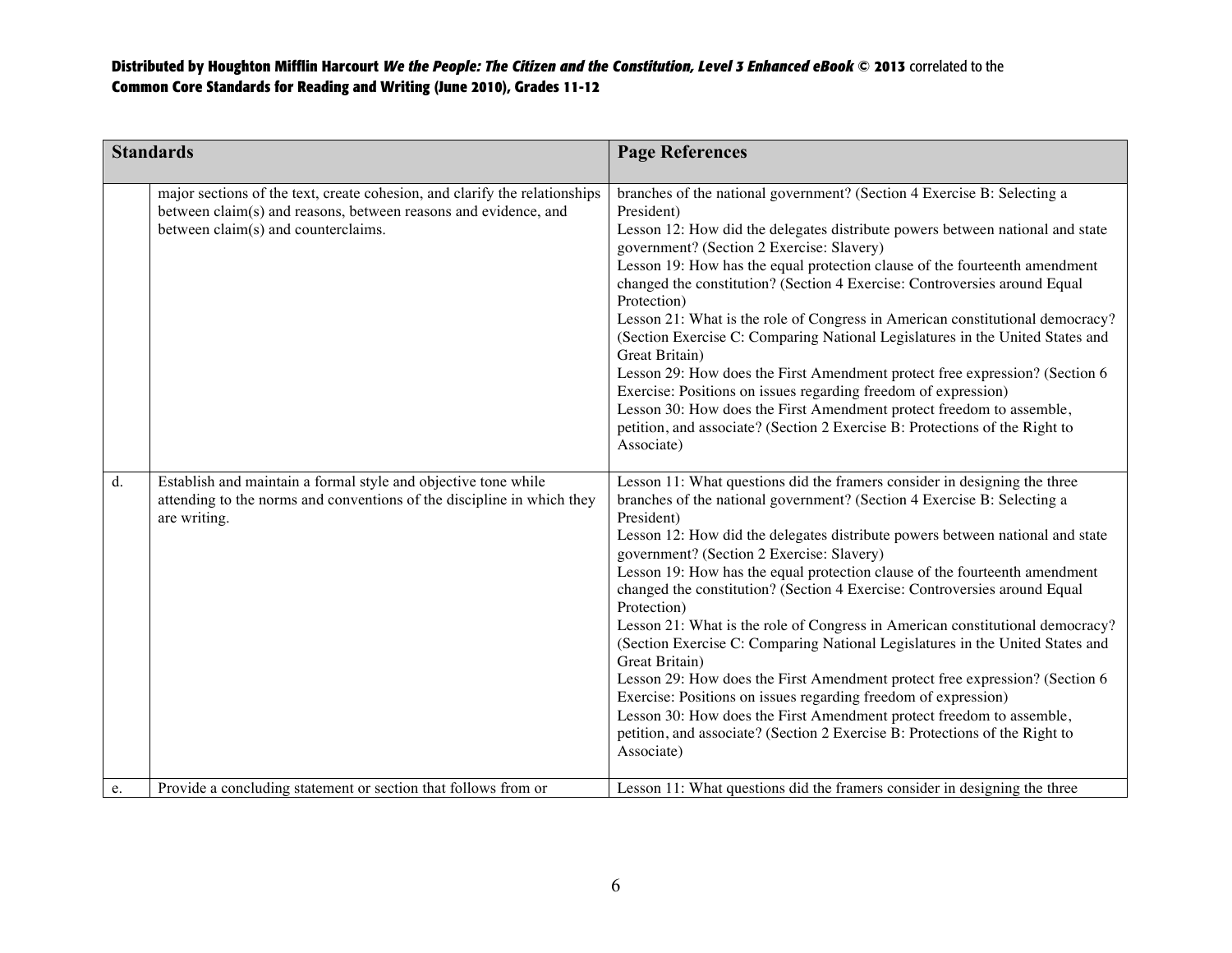|                                                                                                                                                  | <b>Standards</b>                                                                                                                                                                                                                                                                                    | <b>Page References</b>                                                                                                                                                                                                                                                                                                                                                                                                                                                                                                                                                                                                                                                                                                                                                                                                                                                                                  |
|--------------------------------------------------------------------------------------------------------------------------------------------------|-----------------------------------------------------------------------------------------------------------------------------------------------------------------------------------------------------------------------------------------------------------------------------------------------------|---------------------------------------------------------------------------------------------------------------------------------------------------------------------------------------------------------------------------------------------------------------------------------------------------------------------------------------------------------------------------------------------------------------------------------------------------------------------------------------------------------------------------------------------------------------------------------------------------------------------------------------------------------------------------------------------------------------------------------------------------------------------------------------------------------------------------------------------------------------------------------------------------------|
|                                                                                                                                                  | supports the argument presented.                                                                                                                                                                                                                                                                    | branches of the national government? (Section 4 Exercise B: Selecting a<br>President)<br>Lesson 12: How did the delegates distribute powers between national and state<br>government? (Section 2 Exercise: Slavery)<br>Lesson 19: How has the equal protection clause of the fourteenth amendment<br>changed the constitution? (Section 4 Exercise: Controversies around Equal<br>Protection)<br>Lesson 21: What is the role of Congress in American constitutional democracy?<br>(Section Exercise C: Comparing National Legislatures in the United States and<br>Great Britain)<br>Lesson 29: How does the First Amendment protect free expression? (Section 6<br>Exercise: Positions on issues regarding freedom of expression)<br>Lesson 30: How does the First Amendment protect freedom to assemble,<br>petition, and associate? (Section 2 Exercise B: Protections of the Right to<br>Associate) |
| 2. Write informative/explanatory texts, including the narration of historical events, scientific procedures/experiments, or technical processes. |                                                                                                                                                                                                                                                                                                     |                                                                                                                                                                                                                                                                                                                                                                                                                                                                                                                                                                                                                                                                                                                                                                                                                                                                                                         |
| a.                                                                                                                                               | Introduce a topic and organize complex ideas, concepts, and<br>information so that each new element builds on that which precedes it<br>to create a unified whole; include formatting (e.g., headings), graphics<br>(e.g., figures, tables), and multimedia when useful to aiding<br>comprehension. | Lesson 18: How has the due process clause of the fourteenth amendment<br>changed the constitution? (Reviewing and Using the Lesson)<br>Lesson 19: How has the equal protection clause of the fourteenth amendment<br>changed the constitution? (Reviewing and Using the Lesson)<br>Lesson 23: What is the role of the President in the American constitutional<br>system? (Reviewing and Using the Lesson)<br>Lesson 24: How are national laws administered in the American constitutional<br>system? (Reviewing and Using the Lesson)<br>Lesson 26: How does American federalism work? (Section 3 Exercise: Changes<br>in State Constitutions over Time)<br>Lesson 33: What does it mean to be a citizen? (Reviewing and Using the<br>Lesson)                                                                                                                                                          |
| $b$ .                                                                                                                                            | Develop the topic thoroughly by selecting the most significant and<br>relevant facts, extended definitions, concrete details, quotations, or<br>other information and examples appropriate to the audience's                                                                                        | Lesson 18: How has the due process clause of the fourteenth amendment<br>changed the constitution? (Reviewing and Using the Lesson)<br>Lesson 19: How has the equal protection clause of the fourteenth amendment                                                                                                                                                                                                                                                                                                                                                                                                                                                                                                                                                                                                                                                                                       |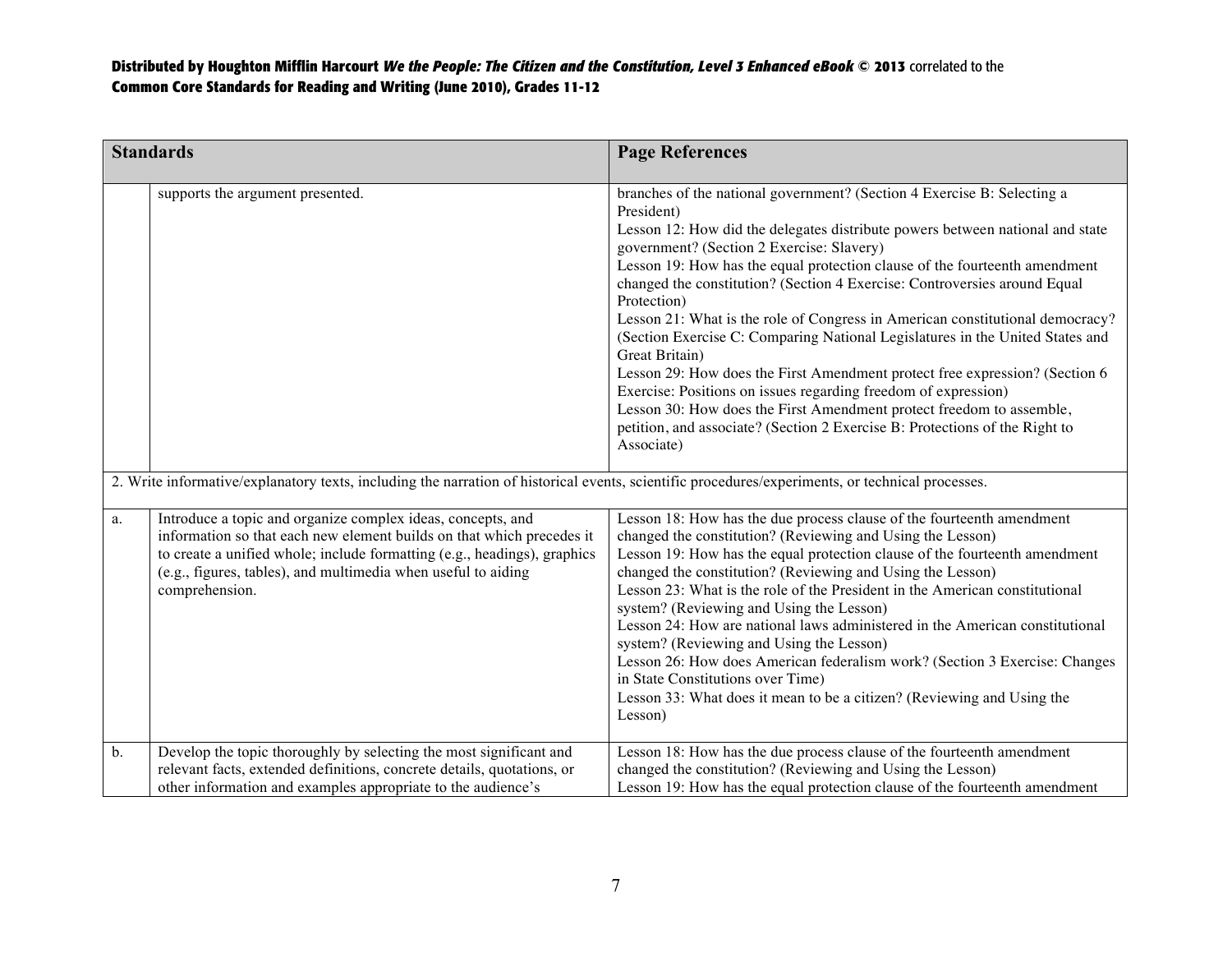| <b>Standards</b> |                                                                                                                                                                                                                                                                                           | <b>Page References</b>                                                                                                                                                                                                                                                                                                                                                                                                                                                                                                                                                                                                                                                                                                                         |
|------------------|-------------------------------------------------------------------------------------------------------------------------------------------------------------------------------------------------------------------------------------------------------------------------------------------|------------------------------------------------------------------------------------------------------------------------------------------------------------------------------------------------------------------------------------------------------------------------------------------------------------------------------------------------------------------------------------------------------------------------------------------------------------------------------------------------------------------------------------------------------------------------------------------------------------------------------------------------------------------------------------------------------------------------------------------------|
|                  | knowledge of the topic.                                                                                                                                                                                                                                                                   | changed the constitution? (Reviewing and Using the Lesson)<br>Lesson 23: What is the role of the President in the American constitutional<br>system? (Reviewing and Using the Lesson)<br>Lesson 24: How are national laws administered in the American constitutional<br>system? (Reviewing and Using the Lesson)<br>Lesson 26: How does American federalism work? (Section 3 Exercise: Changes<br>in State Constitutions over Time)<br>Lesson 33: What does it mean to be a citizen? (Reviewing and Using the<br>Lesson)                                                                                                                                                                                                                      |
| $\mathbf{c}$ .   | Use varied transitions and sentence structures to link the major<br>sections of the text, create cohesion, and clarify the relationships<br>among complex ideas and concepts.                                                                                                             | Lesson 18: How has the due process clause of the fourteenth amendment<br>changed the constitution? (Reviewing and Using the Lesson)<br>Lesson 19: How has the equal protection clause of the fourteenth amendment<br>changed the constitution? (Reviewing and Using the Lesson)<br>Lesson 23: What is the role of the President in the American constitutional<br>system? (Reviewing and Using the Lesson)<br>Lesson 24: How are national laws administered in the American constitutional<br>system? (Reviewing and Using the Lesson)<br>Lesson 26: How does American federalism work? (Section 3 Exercise: Changes<br>in State Constitutions over Time)<br>Lesson 33: What does it mean to be a citizen? (Reviewing and Using the<br>Lesson) |
| $d$ .            | Use precise language, domain-specific vocabulary and techniques such<br>as metaphor, simile, and analogy to manage the complexity of the<br>topic; convey a knowledgeable stance in a style that responds to the<br>discipline and context as well as to the expertise of likely readers. | Lesson 18: How has the due process clause of the fourteenth amendment<br>changed the constitution? (Reviewing and Using the Lesson)<br>Lesson 19: How has the equal protection clause of the fourteenth amendment<br>changed the constitution? (Reviewing and Using the Lesson)<br>Lesson 23: What is the role of the President in the American constitutional<br>system? (Reviewing and Using the Lesson)<br>Lesson 24: How are national laws administered in the American constitutional<br>system? (Reviewing and Using the Lesson)<br>Lesson 26: How does American federalism work? (Section 3 Exercise: Changes<br>in State Constitutions over Time)<br>Lesson 33: What does it mean to be a citizen? (Reviewing and Using the            |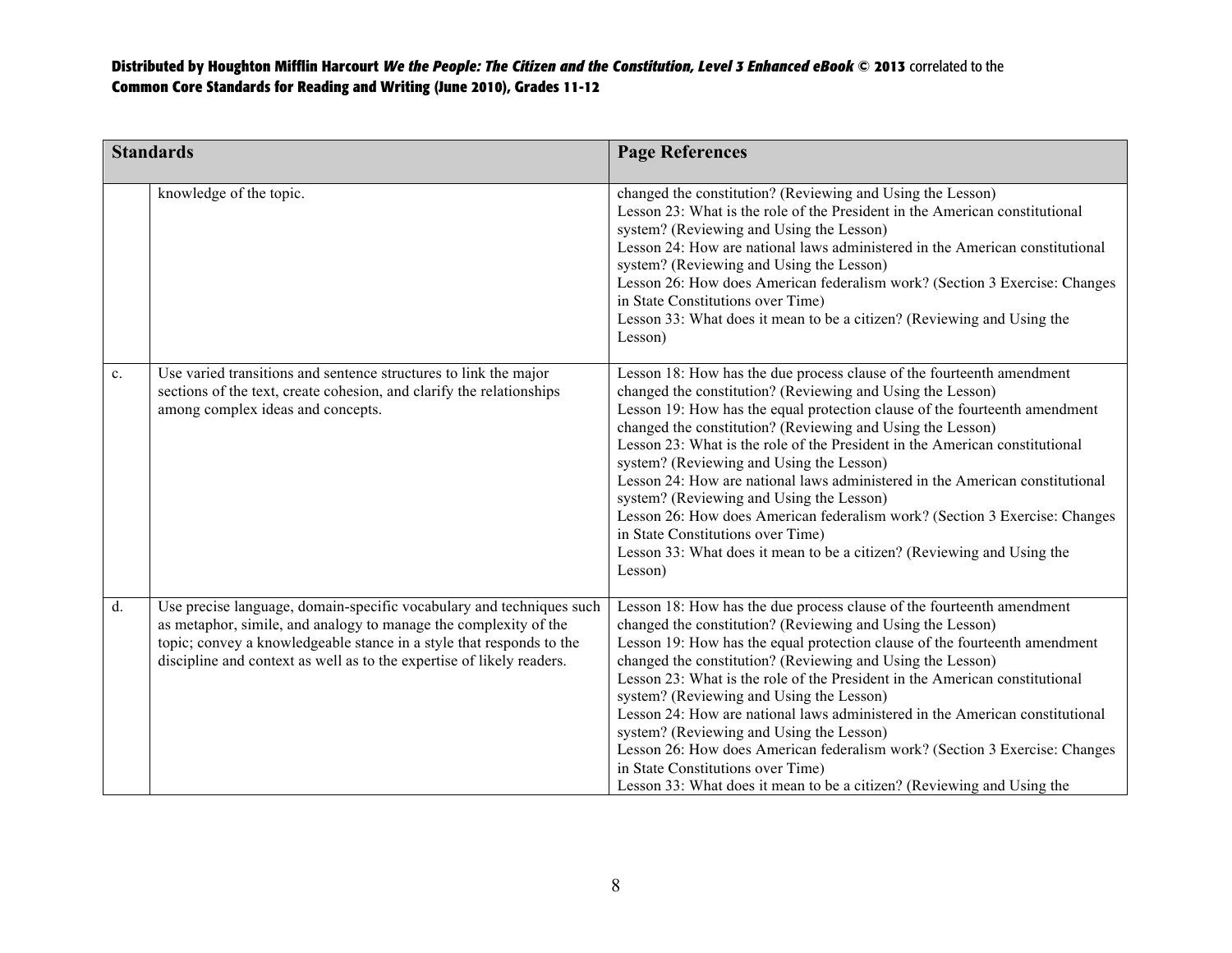| <b>Standards</b> |                                                                                                                                                                                            | <b>Page References</b>                                                                                                                                                                                                                                                                                                                                                                                                                                                                                                                                                                                                                                                                                                                         |
|------------------|--------------------------------------------------------------------------------------------------------------------------------------------------------------------------------------------|------------------------------------------------------------------------------------------------------------------------------------------------------------------------------------------------------------------------------------------------------------------------------------------------------------------------------------------------------------------------------------------------------------------------------------------------------------------------------------------------------------------------------------------------------------------------------------------------------------------------------------------------------------------------------------------------------------------------------------------------|
|                  |                                                                                                                                                                                            | Lesson)                                                                                                                                                                                                                                                                                                                                                                                                                                                                                                                                                                                                                                                                                                                                        |
| e.               | Provide a concluding statement or section that follows from and<br>supports the information or explanation provided (e.g., articulating<br>implications or the significance of the topic). | Lesson 18: How has the due process clause of the fourteenth amendment<br>changed the constitution? (Reviewing and Using the Lesson)<br>Lesson 19: How has the equal protection clause of the fourteenth amendment<br>changed the constitution? (Reviewing and Using the Lesson)<br>Lesson 23: What is the role of the President in the American constitutional<br>system? (Reviewing and Using the Lesson)<br>Lesson 24: How are national laws administered in the American constitutional<br>system? (Reviewing and Using the Lesson)<br>Lesson 26: How does American federalism work? (Section 3 Exercise: Changes<br>in State Constitutions over Time)<br>Lesson 33: What does it mean to be a citizen? (Reviewing and Using the<br>Lesson) |
| $\overline{3}$ . | (See note; not applicable as a separate requirement)<br>analyses of individuals or events of historical import.                                                                            | <b>Note:</b> Students' narrative skills continue to grow in these grades. The Standards require that students be able to incorporate narrative elements<br>effectively into arguments and informative/explanatory texts. In history, students must be able to incorporate narrative accounts into their                                                                                                                                                                                                                                                                                                                                                                                                                                        |
| 4.               | Produce clear and coherent writing in which the development,<br>organization, and style are appropriate to task, purpose, and audience.                                                    | Lesson 18: How has the due process clause of the fourteenth amendment<br>changed the constitution? (Reviewing and Using the Lesson)<br>Lesson 19: How has the equal protection clause of the fourteenth amendment<br>changed the constitution? (Reviewing and Using the Lesson)<br>Lesson 23: What is the role of the President in the American constitutional<br>system? (Reviewing and Using the Lesson)<br>Lesson 24: How are national laws administered in the American constitutional<br>system? (Reviewing and Using the Lesson)<br>Lesson 26: How does American federalism work? (Section 3 Exercise: Changes<br>in State Constitutions over Time)                                                                                      |
| 5.               | Develop and strengthen writing as needed by planning, revising,<br>editing, rewriting, or trying a new approach, focusing on addressing                                                    |                                                                                                                                                                                                                                                                                                                                                                                                                                                                                                                                                                                                                                                                                                                                                |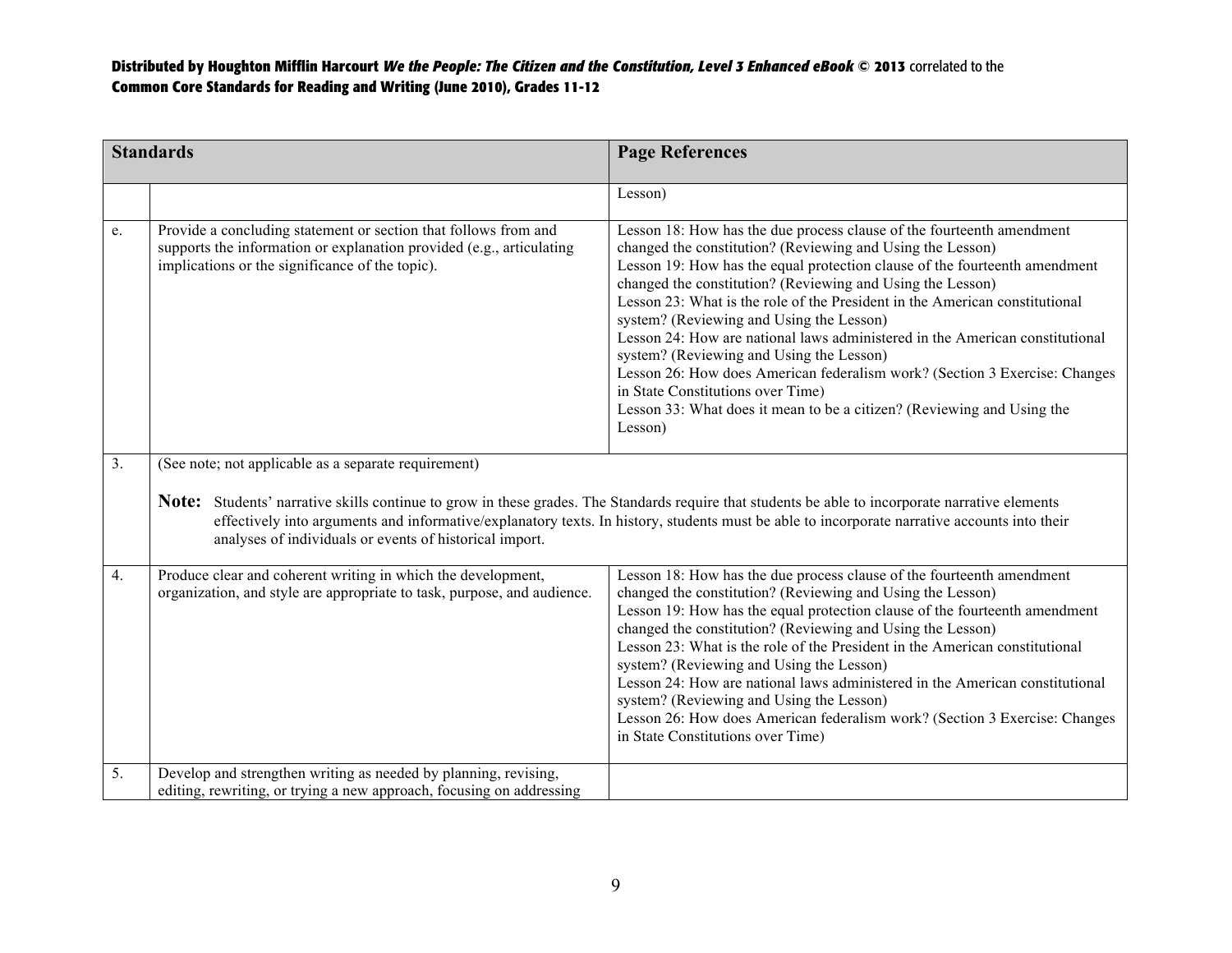|    | <b>Standards</b>                                                                                                                                                                                                                                                                                                                                                                                                                     | <b>Page References</b>                                                                                                                                                                                                                                                                                                                                                                                                                                                                                                                                                                                                                                                                 |
|----|--------------------------------------------------------------------------------------------------------------------------------------------------------------------------------------------------------------------------------------------------------------------------------------------------------------------------------------------------------------------------------------------------------------------------------------|----------------------------------------------------------------------------------------------------------------------------------------------------------------------------------------------------------------------------------------------------------------------------------------------------------------------------------------------------------------------------------------------------------------------------------------------------------------------------------------------------------------------------------------------------------------------------------------------------------------------------------------------------------------------------------------|
|    | what is most significant for a specific purpose and audience.                                                                                                                                                                                                                                                                                                                                                                        |                                                                                                                                                                                                                                                                                                                                                                                                                                                                                                                                                                                                                                                                                        |
| 6. | Use technology, including the Internet, to produce, publish, and update<br>individual or shared writing products in response to ongoing feedback,<br>including new arguments or information.                                                                                                                                                                                                                                         |                                                                                                                                                                                                                                                                                                                                                                                                                                                                                                                                                                                                                                                                                        |
|    | <b>Research to Build and Present Knowledge</b>                                                                                                                                                                                                                                                                                                                                                                                       |                                                                                                                                                                                                                                                                                                                                                                                                                                                                                                                                                                                                                                                                                        |
| 7. | Conduct short as well as more sustained research projects to answer a<br>question (including a self-generated question) or solve a problem;<br>narrow or broaden the inquiry when appropriate; synthesize multiple<br>sources on the subject, demonstrating understanding of the subject<br>under investigation.                                                                                                                     | Lesson 9: How was the Philadelphia Convention Organized? (What Was the<br>Virginia Plan? Reviewing and Using the Lesson)<br>Lesson 15: How have amendments and judicial review changed the<br>constitution? (What is judicial review and why is it controversial? Reviewing<br>and Using the Lesson)<br>Lesson 22: How does Congress perform its functions in the American<br>constitutional system? (Section 3 Exercise: Protection of Individual Rights by<br>Congress)<br>Lesson 35: How have civil rights movements resulted in fundamental political<br>and social change in the United States? (Section 3 Exercise B: The Civil Rights<br>Act of 1964 and the Voting Rights Act) |
| 8. | Gather relevant information from multiple authoritative print and<br>digital sources, using advanced searches effectively; assess the<br>strengths and limitations of each source in terms of the specific task,<br>purpose, and audience; integrate information into the text selectively<br>to maintain the flow of ideas, avoiding plagiarism and overreliance on<br>any one source and following a standard format for citation. |                                                                                                                                                                                                                                                                                                                                                                                                                                                                                                                                                                                                                                                                                        |
| 9. | Draw evidence from informational texts to support analysis, reflection,<br>and research.                                                                                                                                                                                                                                                                                                                                             | Lesson 1: What did the Founders think about constitutional government?<br>(Section 4 Exercise B: Constitutions and Constitutional Government)<br>Lesson 1: What did the Founders think about constitutional government?<br>(Section 5 Exercise: Constitutional Governments)<br>Lesson 2: What ideas about civic life informed the founding generation?<br>(Section 2 Exercise: Thinking Like a Political Philosopher)<br>Lesson 6: Why did American colonists want to free themselves from Great<br>Britain? (Section 2 Exercise: Declaring Independence)                                                                                                                              |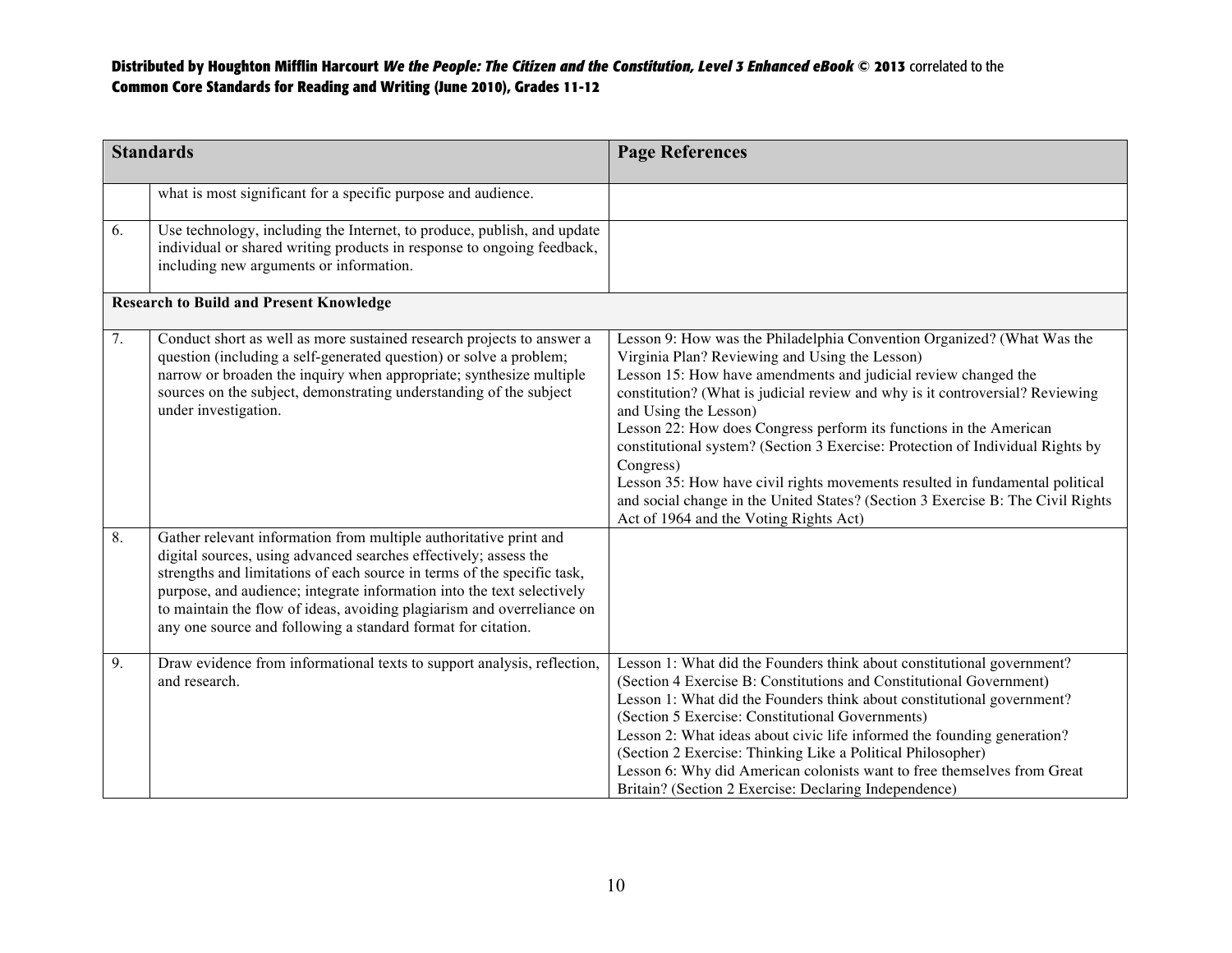|     | <b>Standards</b>                                                                                                                                                                                                                                                                                                                                                                                                                                                                                                                                           | <b>Page References</b>                                                                                                                                                                                                                                                                                                                                                                                                                                                                                                                                                                                                                                                                                                                                                                                                              |  |
|-----|------------------------------------------------------------------------------------------------------------------------------------------------------------------------------------------------------------------------------------------------------------------------------------------------------------------------------------------------------------------------------------------------------------------------------------------------------------------------------------------------------------------------------------------------------------|-------------------------------------------------------------------------------------------------------------------------------------------------------------------------------------------------------------------------------------------------------------------------------------------------------------------------------------------------------------------------------------------------------------------------------------------------------------------------------------------------------------------------------------------------------------------------------------------------------------------------------------------------------------------------------------------------------------------------------------------------------------------------------------------------------------------------------------|--|
|     |                                                                                                                                                                                                                                                                                                                                                                                                                                                                                                                                                            |                                                                                                                                                                                                                                                                                                                                                                                                                                                                                                                                                                                                                                                                                                                                                                                                                                     |  |
|     |                                                                                                                                                                                                                                                                                                                                                                                                                                                                                                                                                            | Lesson 9: How was the Philadelphia Convention organized? (What was the<br>Virginia Plan? Reviewing and Using the Lesson)<br>Lesson 23: What is the role of the President in the American constitutional<br>system? (Section 6 Exercise: The Executive Branch and Individual Rights)<br>Lesson 26: How does American federalism work? (Section 1 Exercise:<br>Federalism)                                                                                                                                                                                                                                                                                                                                                                                                                                                            |  |
|     | <b>Range of Writing</b>                                                                                                                                                                                                                                                                                                                                                                                                                                                                                                                                    |                                                                                                                                                                                                                                                                                                                                                                                                                                                                                                                                                                                                                                                                                                                                                                                                                                     |  |
| 10. | Write routinely over extended time frames (time for reflection and<br>revision) and shorter time frames (a single sitting or a day or two) for a<br>range of discipline-specific tasks, purposes, and audiences.                                                                                                                                                                                                                                                                                                                                           |                                                                                                                                                                                                                                                                                                                                                                                                                                                                                                                                                                                                                                                                                                                                                                                                                                     |  |
|     | <b>College and Career Readiness Anchor Standards for Reading</b><br>The grades 6-12 standards on the following pages define what students should understand and be able to do by the end of each grade span. They correspond to<br>the College and Career Readiness (CCR) anchor standards below by number. The CCR and grade-specific standards are necessary complements – the former<br>providing broad standards, the latter providing additional specificity – that together define the skills and understandings that all students must demonstrate. |                                                                                                                                                                                                                                                                                                                                                                                                                                                                                                                                                                                                                                                                                                                                                                                                                                     |  |
|     | <b>Key Ideas and Details</b>                                                                                                                                                                                                                                                                                                                                                                                                                                                                                                                               |                                                                                                                                                                                                                                                                                                                                                                                                                                                                                                                                                                                                                                                                                                                                                                                                                                     |  |
| 1.  | Read closely to determine what the text says explicitly and to make<br>logical inferences from it; cite specific textual evidence when writing<br>or speaking to support conclusions drawn from the text.                                                                                                                                                                                                                                                                                                                                                  | Lesson 1: What did the Founders think about constitutional government?<br>(Section 4 Exercise B: Constitutions and Constitutional Government)<br>Lesson 4: What were the British origins of American constitutionalism?<br>(Reviewing and Using the Lesson)<br>Lesson 6: Why did American colonists want to free themselves from Great<br>Britain? (Section 2 Exercise: Declaring Independence)<br>Lesson 7: What basic ideas about government and rights did the state<br>constitutions include? (Section 3 Exercise: The Virginia Declaration of Rights)<br>Lesson 10: Why was representation a major issue at the Philadelphia<br>Convention? (Reviewing and Using the Lesson)<br>Lesson 27: What are bills of rights and what kinds of rights does the U.S. Bill of<br>Rights protect? (Section 4 Exercise: The Bill of Rights) |  |
| 2.  | Determine central ideas or themes of a text and analyze their<br>development; summarize the key supporting details and ideas.                                                                                                                                                                                                                                                                                                                                                                                                                              | Lesson 2: What ideas about civic life informed the founding generation?<br>(Reviewing and Using the Lesson)                                                                                                                                                                                                                                                                                                                                                                                                                                                                                                                                                                                                                                                                                                                         |  |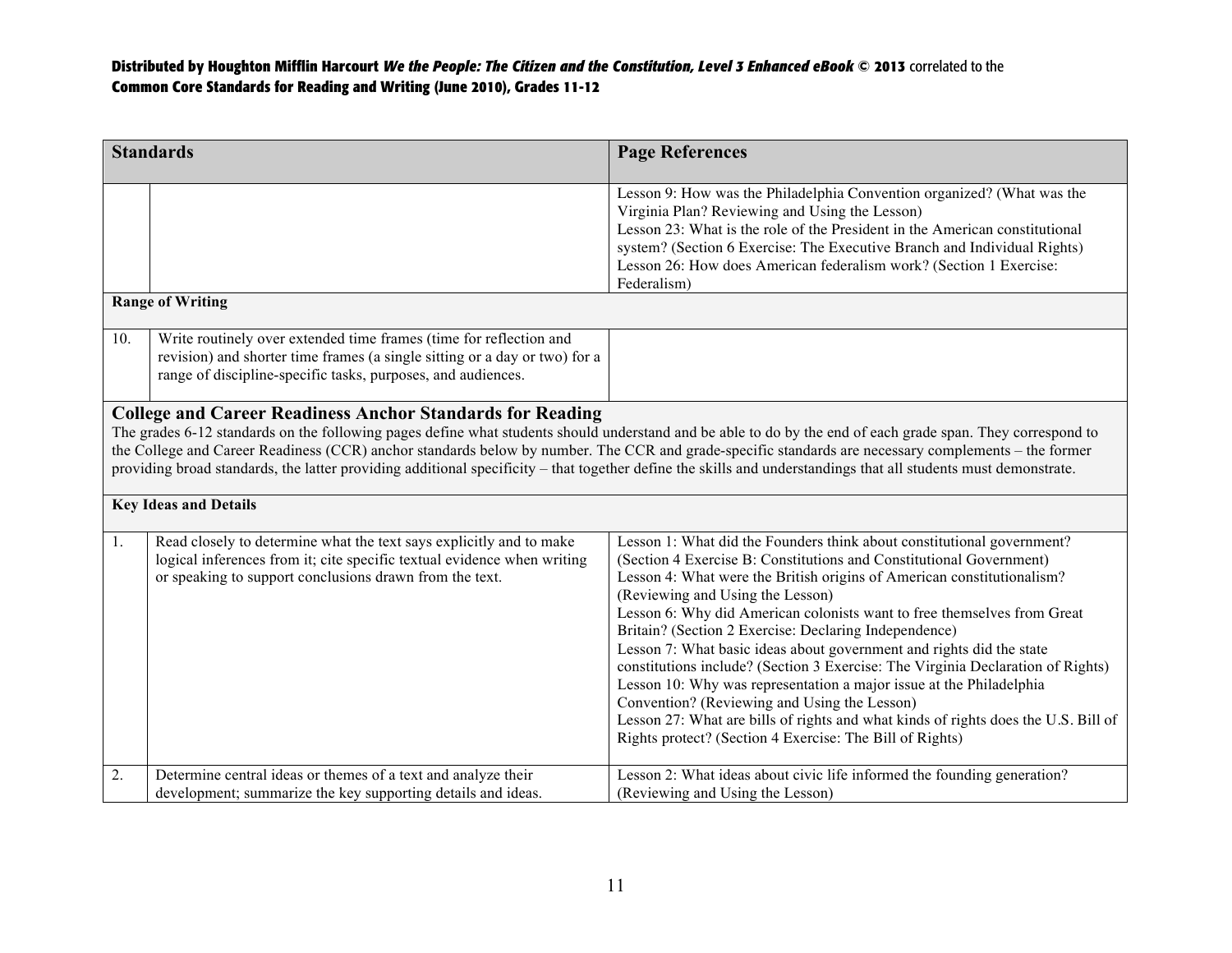|                  | <b>Standards</b>                                                                                                                                                                                     | <b>Page References</b>                                                                                                                                                                                                                                                                                                                                                                                                                                                                                                                                                                                                                                                                                                                                                                                                                                                                                                                                                                   |
|------------------|------------------------------------------------------------------------------------------------------------------------------------------------------------------------------------------------------|------------------------------------------------------------------------------------------------------------------------------------------------------------------------------------------------------------------------------------------------------------------------------------------------------------------------------------------------------------------------------------------------------------------------------------------------------------------------------------------------------------------------------------------------------------------------------------------------------------------------------------------------------------------------------------------------------------------------------------------------------------------------------------------------------------------------------------------------------------------------------------------------------------------------------------------------------------------------------------------|
|                  |                                                                                                                                                                                                      | Lesson 4: What were the British origins of American constitutionalism?<br>(Reviewing and Using the Lesson)<br>Lesson 6: Why did American colonists want to free themselves from Great<br>Britain? (Section 2 Exercise: Declaring Independence)<br>Lesson 7: What basic ideas about government and rights did the state<br>constitutions include? (Section 3 Exercise: The Virginia Declaration of Rights)                                                                                                                                                                                                                                                                                                                                                                                                                                                                                                                                                                                |
| $\overline{3}$ . | Analyze how and why individuals, events, and ideas develop and<br>interact over the course of a text.                                                                                                | Lesson 4: What were the British origins of American constitutionalism?<br>(Reviewing and Using the Lesson)                                                                                                                                                                                                                                                                                                                                                                                                                                                                                                                                                                                                                                                                                                                                                                                                                                                                               |
|                  | <b>Craft and Structure</b>                                                                                                                                                                           |                                                                                                                                                                                                                                                                                                                                                                                                                                                                                                                                                                                                                                                                                                                                                                                                                                                                                                                                                                                          |
| 4.               | Interpret words and phrases as they are used in a text, including<br>determining technical, connotative, and figurative meanings, and<br>analyze how specific word choices shape meaning or tone.    | Lesson 1: What did the Founders think about constitutional government?<br>(Reviewing and Using the Lesson)<br>Lesson 2: What ideas about civic life informed the founding generation?<br>(Reviewing and Using the Lesson)<br>Lesson 6: Why did American colonists want to free themselves from Great<br>Britain? (Reviewing and Using the Lesson)<br>Lesson 21: What is the role of Congress in American constitutional democracy?<br>(Section 2 Exercise: The Constitutional Powers of Congress)<br>Lesson 21: What is the role of Congress in American constitutional democracy?<br>(Reviewing and Using the Lesson)<br>Lesson 23: What is the role of the President in the American constitutional<br>system? (Reviewing and Using the Lesson)<br>Lesson 31: How do the Fourth and Fifth Amendments protect against<br>unreasonable law enforcement procedures? (Reviewing and Using the Lesson)<br>Lesson 33: What does it mean to be a citizen? (Reviewing and Using the<br>Lesson) |
| 5.               | Analyze the structure of texts, including how specific sentences,<br>paragraphs, and larger portions of the text (e.g., a section, chapter,<br>scene, or stanza) relate to each other and the whole. | Lesson 7: What basic ideas about government and rights did the state<br>constitutions include? (Section 3 Exercise: The Virginia Declaration of Rights)                                                                                                                                                                                                                                                                                                                                                                                                                                                                                                                                                                                                                                                                                                                                                                                                                                  |
| 6.               | Assess how point of view or purpose shapes the content and style of a                                                                                                                                | Lesson 1: What did the Founders think about constitutional government?                                                                                                                                                                                                                                                                                                                                                                                                                                                                                                                                                                                                                                                                                                                                                                                                                                                                                                                   |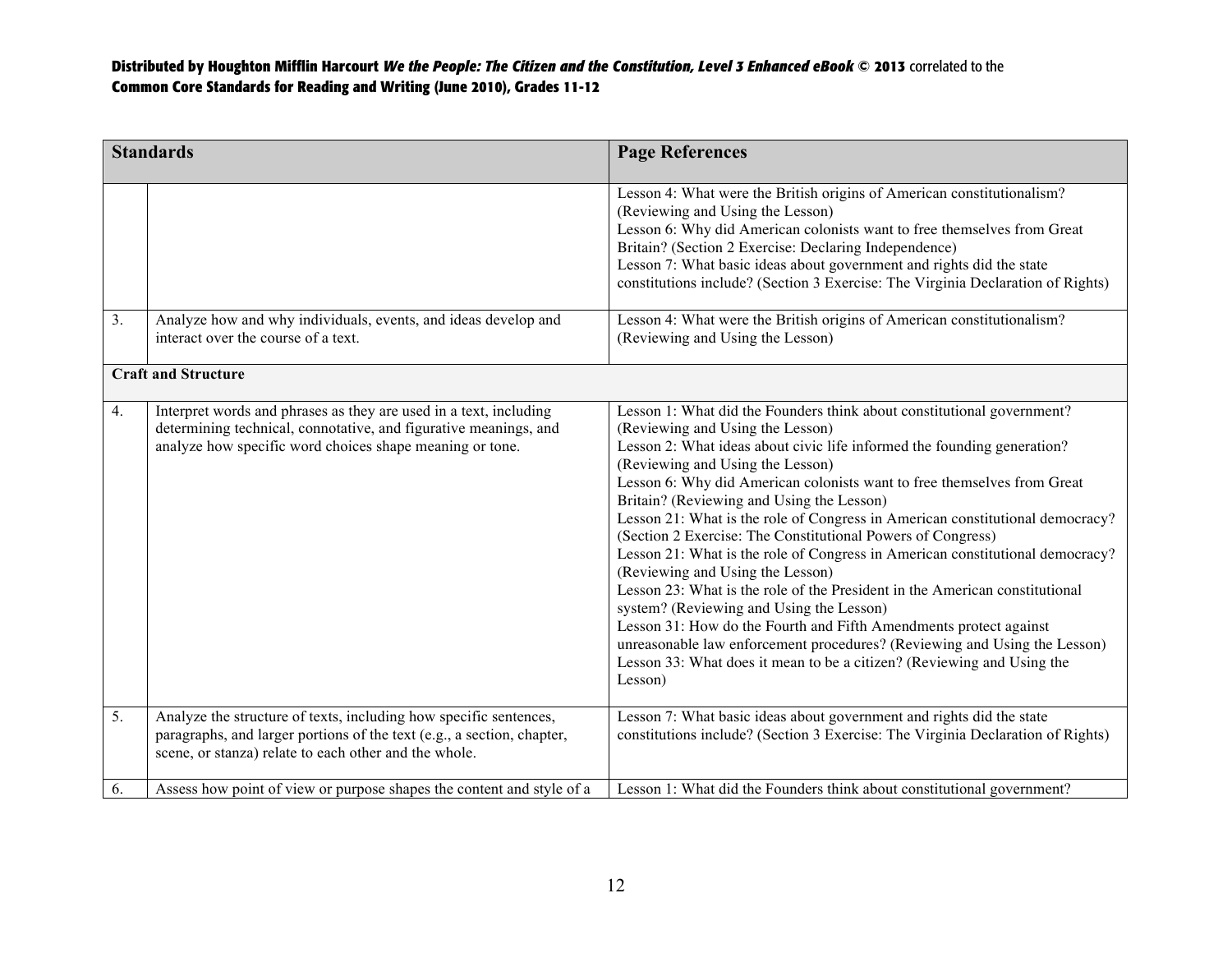| <b>Standards</b>                          |                                                                                                                                                                            | <b>Page References</b>                                                                                                                                                                                                                                                                                                                                                                                                                                                                                                                                                                                                                                                                                                                                                                                                                                                                                                                                                                                                                                                                                                                                                                               |
|-------------------------------------------|----------------------------------------------------------------------------------------------------------------------------------------------------------------------------|------------------------------------------------------------------------------------------------------------------------------------------------------------------------------------------------------------------------------------------------------------------------------------------------------------------------------------------------------------------------------------------------------------------------------------------------------------------------------------------------------------------------------------------------------------------------------------------------------------------------------------------------------------------------------------------------------------------------------------------------------------------------------------------------------------------------------------------------------------------------------------------------------------------------------------------------------------------------------------------------------------------------------------------------------------------------------------------------------------------------------------------------------------------------------------------------------|
|                                           | text.                                                                                                                                                                      | (Section 4 Exercise B: Constitutions and Constitutional Government)<br>Lesson 2: What ideas about civic life informed the founding generation?<br>(Reviewing and Using the Lesson)<br>Lesson 13: What was the anti-federalist position in the debate about<br>ratification? (Section 3 Review Exercise: Anti-Federalist Opposition)                                                                                                                                                                                                                                                                                                                                                                                                                                                                                                                                                                                                                                                                                                                                                                                                                                                                  |
| <b>Integration of Knowledge and Ideas</b> |                                                                                                                                                                            |                                                                                                                                                                                                                                                                                                                                                                                                                                                                                                                                                                                                                                                                                                                                                                                                                                                                                                                                                                                                                                                                                                                                                                                                      |
| 7.                                        | Integrate and evaluate content presented in diverse formats and media,<br>including visually and quantitatively, as well as in words*.                                     | Lesson 9: How Was the Philadelphia Convention Organized? (Video: The<br>Virginia Plan)                                                                                                                                                                                                                                                                                                                                                                                                                                                                                                                                                                                                                                                                                                                                                                                                                                                                                                                                                                                                                                                                                                               |
| 8.                                        | Delineate and evaluate the argument and specific claims in a text,<br>including the validity of the reasoning as well as the relevance and<br>sufficiency of the evidence. | Lesson 1: What did the Founders think about constitutional government?<br>(Section 4 Exercise B: Constitutions and Constitutional Government)<br>Lesson 14: What was the Federalist position in the debate about ratification?<br>(Section 3 Exercise: Federalist Arguments)                                                                                                                                                                                                                                                                                                                                                                                                                                                                                                                                                                                                                                                                                                                                                                                                                                                                                                                         |
| 9.                                        | Analyze how two or more texts address similar themes or topics in<br>order to build knowledge or to compare the approaches the authors<br>take.                            | Lesson 1: What did the Founders think about constitutional government?<br>(Section 4 Exercise B: Constitutions and Constitutional Government)<br>Lesson 4: What were the British origins of American constitutionalism?<br>(Reviewing and Using the Lesson)<br>Lesson 6: Why did American colonists want to free themselves from Great<br>Britain? (Section 2 Exercise: Declaring Independence)<br>Lesson 7: What basic ideas about government and rights did the state<br>constitutions include? (Reviewing and Using the Lesson)<br>Lesson 13: What was the anti-federalist position in the debate about<br>ratification? (Section 3 Review Exercise: Anti-Federalist Opposition)<br>Lesson 32: How do the fifth, sixth, and eighth amendments protect rights within<br>the judicial system? (Section 6 Exercise: Historical Positions on Punishment)<br>Lesson 36: How have American political ideas and the American constitutional<br>system influenced other nations? (Section 2 Exercise B: The Influence of the<br>Bill of Rights on Other Nations)<br>Lesson 39: What does returning to fundamental principles mean? (Critical<br>Thinking Exercise 1, Parts A and B: Liberty versus Order) |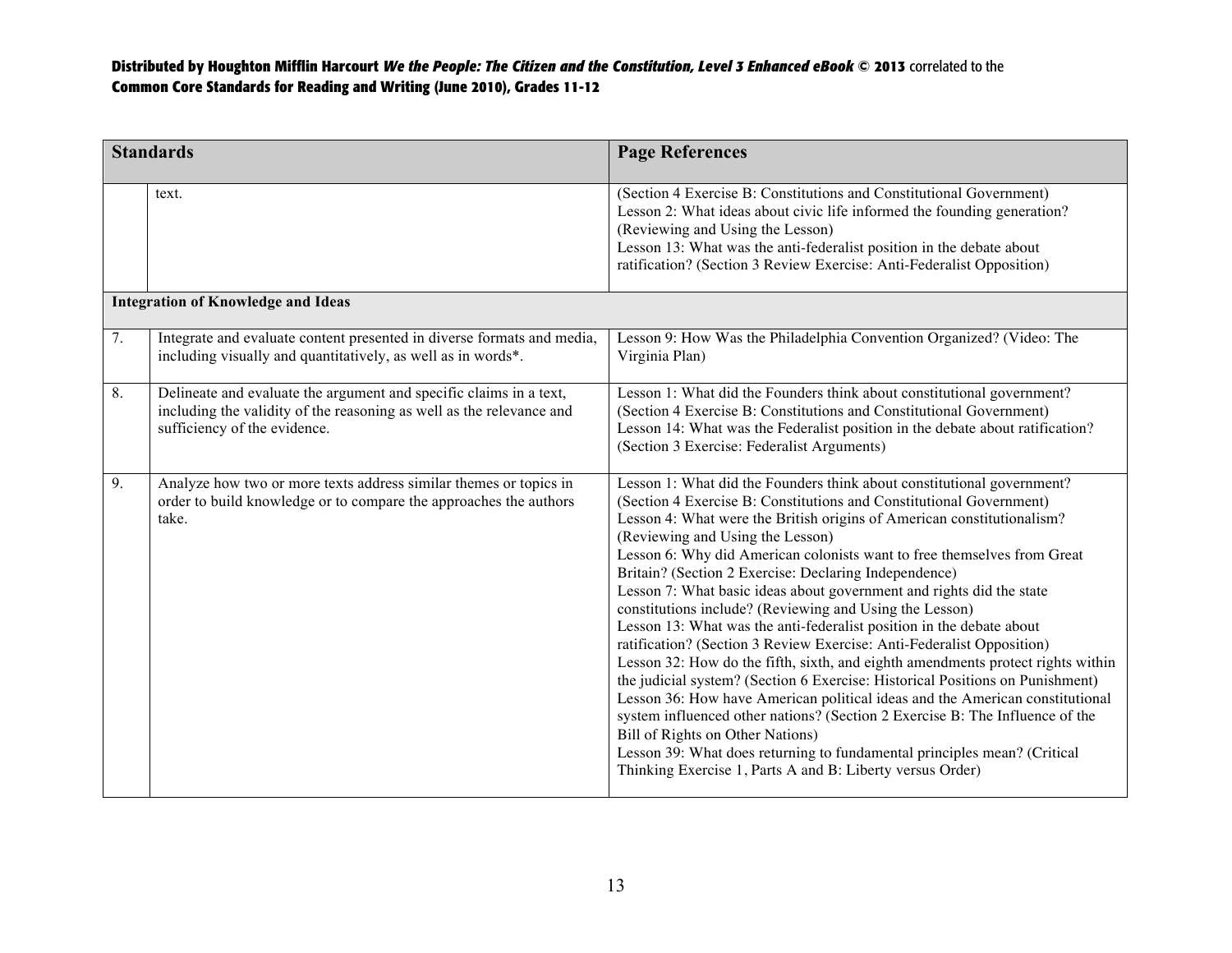| <b>Standards</b>                                                                                                                                                                                                                                                                                                                                                                                                                                                                                                                                           |                                                                                                                                                | <b>Page References</b>                                                                                                                                                                                                                                                                                                                                                                                                                                                                                                                                                                                                                                                                                                                                                                                          |  |  |
|------------------------------------------------------------------------------------------------------------------------------------------------------------------------------------------------------------------------------------------------------------------------------------------------------------------------------------------------------------------------------------------------------------------------------------------------------------------------------------------------------------------------------------------------------------|------------------------------------------------------------------------------------------------------------------------------------------------|-----------------------------------------------------------------------------------------------------------------------------------------------------------------------------------------------------------------------------------------------------------------------------------------------------------------------------------------------------------------------------------------------------------------------------------------------------------------------------------------------------------------------------------------------------------------------------------------------------------------------------------------------------------------------------------------------------------------------------------------------------------------------------------------------------------------|--|--|
| Range of Reading and Level of Text Complexity                                                                                                                                                                                                                                                                                                                                                                                                                                                                                                              |                                                                                                                                                |                                                                                                                                                                                                                                                                                                                                                                                                                                                                                                                                                                                                                                                                                                                                                                                                                 |  |  |
| 10.                                                                                                                                                                                                                                                                                                                                                                                                                                                                                                                                                        | Read and comprehend complex literary and informational texts<br>independently and proficiently.                                                | Lesson 2: What ideas about civic life informed the founding generation?<br>(Reviewing and Using the Lesson)<br>Lesson 4: What were the British origins of American constitutionalism?<br>(Reviewing and Using the Lesson)<br>Lesson 6: Why did American colonists want to free themselves from Great<br>Britain? (Section 2 Exercise: Declaring Independence)<br>Lesson 7: What basic ideas about government and rights did the state<br>constitutions include? (Section 3 Exercise: The Virginia Declaration of Rights)                                                                                                                                                                                                                                                                                        |  |  |
| *Please see "Research to Build and Present Knowledge" in Writing for additional standards relevant to gathering, assessing, and applying information from print<br>and digital sources.                                                                                                                                                                                                                                                                                                                                                                    |                                                                                                                                                |                                                                                                                                                                                                                                                                                                                                                                                                                                                                                                                                                                                                                                                                                                                                                                                                                 |  |  |
| <b>College and Career Readiness Anchor Standards for Writing</b><br>The grades 6-12 standards on the following pages define what students should understand and be able to do by the end of each grade span. They correspond to<br>the College and Career Readiness (CCR) anchor standards below by number. The CCR and grade-specific standards are necessary complements – the former<br>providing broad standards, the latter providing additional specificity – that together define the skills and understandings that all students must demonstrate. |                                                                                                                                                |                                                                                                                                                                                                                                                                                                                                                                                                                                                                                                                                                                                                                                                                                                                                                                                                                 |  |  |
|                                                                                                                                                                                                                                                                                                                                                                                                                                                                                                                                                            | <b>Text Types and Purposes</b>                                                                                                                 |                                                                                                                                                                                                                                                                                                                                                                                                                                                                                                                                                                                                                                                                                                                                                                                                                 |  |  |
| 1.                                                                                                                                                                                                                                                                                                                                                                                                                                                                                                                                                         | Write arguments to support claims in an analysis of substantive topics<br>or texts using valid reasoning and relevant and sufficient evidence. | Lesson 11: What questions did the framers consider in designing the three<br>branches of the national government? (Section 4 Exercise B: Selecting a<br>President)<br>Lesson 12: How did the delegates distribute powers between national and state<br>government? (Section 2 Exercise: Slavery)<br>Lesson 19: How has the equal protection clause of the fourteenth amendment<br>changed the constitution? (Section 4 Exercise: Controversies around Equal<br>Protection)<br>Lesson 21: What is the role of Congress in American constitutional democracy?<br>(Section Exercise C: Comparing National Legislatures in the United States and<br>Great Britain)<br>Lesson 29: How does the First Amendment protect free expression? (Section 6<br>Exercise: Positions on issues regarding freedom of expression) |  |  |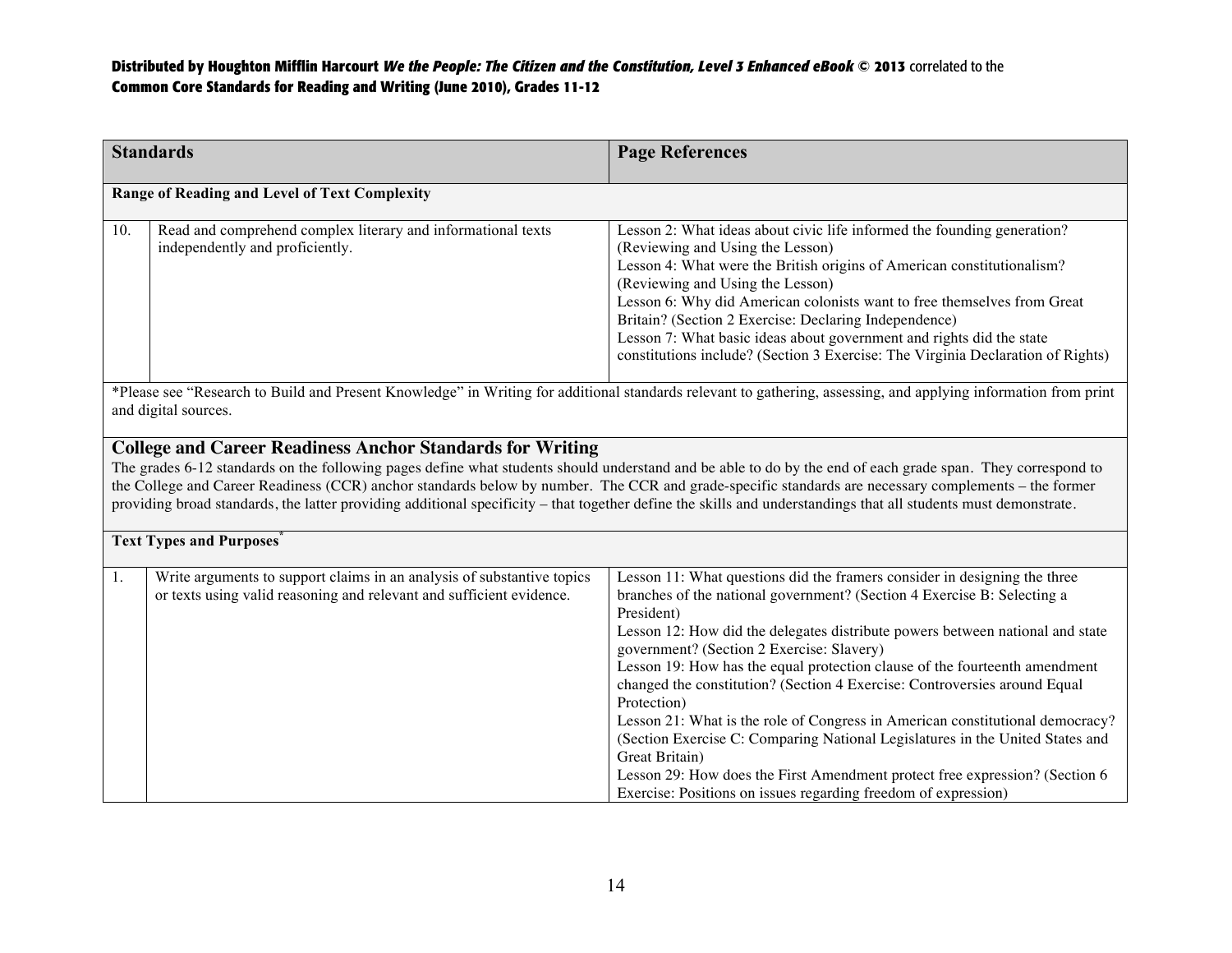| <b>Standards</b>                              |                                                                                                                                                                                              | <b>Page References</b>                                                                                                                                                                                                                                                                                                                                                                                                                                                                                                                                                                                                                                                                                                                         |
|-----------------------------------------------|----------------------------------------------------------------------------------------------------------------------------------------------------------------------------------------------|------------------------------------------------------------------------------------------------------------------------------------------------------------------------------------------------------------------------------------------------------------------------------------------------------------------------------------------------------------------------------------------------------------------------------------------------------------------------------------------------------------------------------------------------------------------------------------------------------------------------------------------------------------------------------------------------------------------------------------------------|
|                                               |                                                                                                                                                                                              | Lesson 30: How does the First Amendment protect freedom to assemble,<br>petition, and associate? (Section 2 Exercise B: Protections of the Right to<br>Associate)                                                                                                                                                                                                                                                                                                                                                                                                                                                                                                                                                                              |
| 2.                                            | Write informative/explanatory texts to examine and convey complex<br>ideas and information clearly and accurately through the effective<br>selection, organization, and analysis of content. | Lesson 18: How has the due process clause of the fourteenth amendment<br>changed the constitution? (Reviewing and Using the Lesson)<br>Lesson 19: How has the equal protection clause of the fourteenth amendment<br>changed the constitution? (Reviewing and Using the Lesson)<br>Lesson 23: What is the role of the President in the American constitutional<br>system? (Reviewing and Using the Lesson)<br>Lesson 24: How are national laws administered in the American constitutional<br>system? (Reviewing and Using the Lesson)<br>Lesson 26: How does American federalism work? (Section 3 Exercise: Changes<br>in State Constitutions over Time)<br>Lesson 33: What does it mean to be a citizen? (Reviewing and Using the<br>Lesson) |
| 3.                                            | Write narratives to develop real or imagined experiences or events<br>using effective technique, well-chosen details and well-structured<br>event sequences.                                 | Lesson 37: What key challenges does the United States face in the future?<br>(Section 1 Exercise B: Challenges of the Future)                                                                                                                                                                                                                                                                                                                                                                                                                                                                                                                                                                                                                  |
| <b>Production and Distribution of Writing</b> |                                                                                                                                                                                              |                                                                                                                                                                                                                                                                                                                                                                                                                                                                                                                                                                                                                                                                                                                                                |
| 4.                                            | Produce clear and coherent writing in which the development,<br>organization, and style are appropriate to task, purpose, and audience.                                                      | Lesson 18: How has the due process clause of the fourteenth amendment<br>changed the constitution? (Reviewing and Using the Lesson)<br>Lesson 19: How has the equal protection clause of the fourteenth amendment<br>changed the constitution? (Reviewing and Using the Lesson)<br>Lesson 23: What is the role of the President in the American constitutional<br>system? (Reviewing and Using the Lesson)<br>Lesson 24: How are national laws administered in the American constitutional<br>system? (Reviewing and Using the Lesson)<br>Lesson 26: How does American federalism work? (Section 3 Exercise: Changes<br>in State Constitutions over Time)<br>Lesson 33: What does it mean to be a citizen? (Reviewing and Using the            |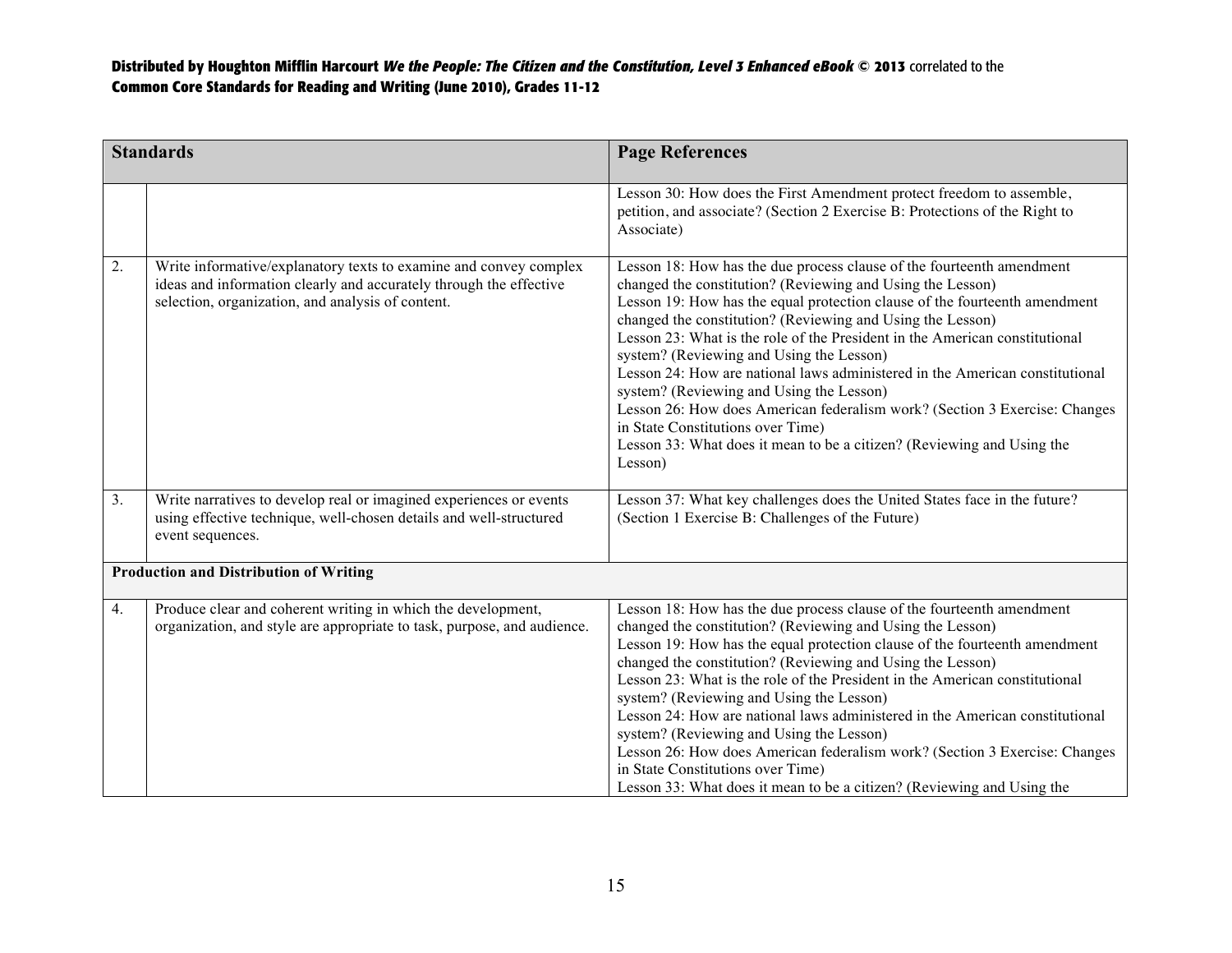| <b>Standards</b>                               |                                                                                                                                                                                         | <b>Page References</b>                                                                                                                                                                                                                                                                                                                                                                                                                                                                                                                                                                                                                                                                 |
|------------------------------------------------|-----------------------------------------------------------------------------------------------------------------------------------------------------------------------------------------|----------------------------------------------------------------------------------------------------------------------------------------------------------------------------------------------------------------------------------------------------------------------------------------------------------------------------------------------------------------------------------------------------------------------------------------------------------------------------------------------------------------------------------------------------------------------------------------------------------------------------------------------------------------------------------------|
|                                                |                                                                                                                                                                                         | Lesson)                                                                                                                                                                                                                                                                                                                                                                                                                                                                                                                                                                                                                                                                                |
| 5.                                             | Develop and strengthen writing as needed by planning, revising,<br>editing, rewriting, or trying a new approach.                                                                        |                                                                                                                                                                                                                                                                                                                                                                                                                                                                                                                                                                                                                                                                                        |
| 6.                                             | Use technology, including the Internet, to produce and publish writing<br>and to interact and collaborate with others.                                                                  |                                                                                                                                                                                                                                                                                                                                                                                                                                                                                                                                                                                                                                                                                        |
| <b>Research to Build and Present Knowledge</b> |                                                                                                                                                                                         |                                                                                                                                                                                                                                                                                                                                                                                                                                                                                                                                                                                                                                                                                        |
| 7.                                             | Conduct short as well as more sustained research projects based on<br>focused questions, demonstrating understanding of the subject under<br>investigation.                             | Lesson 9: How was the Philadelphia Convention organized? (What Was the<br>Virginia Plan? Reviewing and Using the Lesson)<br>Lesson 15: How have amendments and judicial review changed the<br>constitution? (What is judicial review and why is it controversial? Reviewing<br>and Using the Lesson)<br>Lesson 22: How does Congress perform its functions in the American<br>constitutional system? (Section 3 Exercise: Protection of Individual Rights by<br>Congress)<br>Lesson 35: How have civil rights movements resulted in fundamental political<br>and social change in the United States? (Section 3 Exercise B: The Civil Rights<br>Act of 1964 and the Voting Rights Act) |
| 8.                                             | Gather relevant information from multiple print and digital sources,<br>assess the credibility and accuracy of each source, and integrate the<br>information while avoiding plagiarism. |                                                                                                                                                                                                                                                                                                                                                                                                                                                                                                                                                                                                                                                                                        |
| 9.                                             | Draw evidence from literary or informational texts to support analysis,<br>reflection, and research.                                                                                    | Lesson 1: What did the Founders think about constitutional government?<br>(Section 4 Exercise B: Constitutions and Constitutional Government)<br>Lesson 1: What did the Founders think about constitutional government?<br>(Section 5 Exercise: Constitutional Governments)<br>Lesson 2: What ideas about civic life informed the founding generation?<br>(Section 2 Exercise: Thinking Like a Political Philosopher)<br>Lesson 6: Why did American colonists want to free themselves from Great<br>Britain? (Section 2 Exercise: Declaring Independence)<br>Lesson 9: How was the Philadelphia Convention organized? (What was the                                                    |